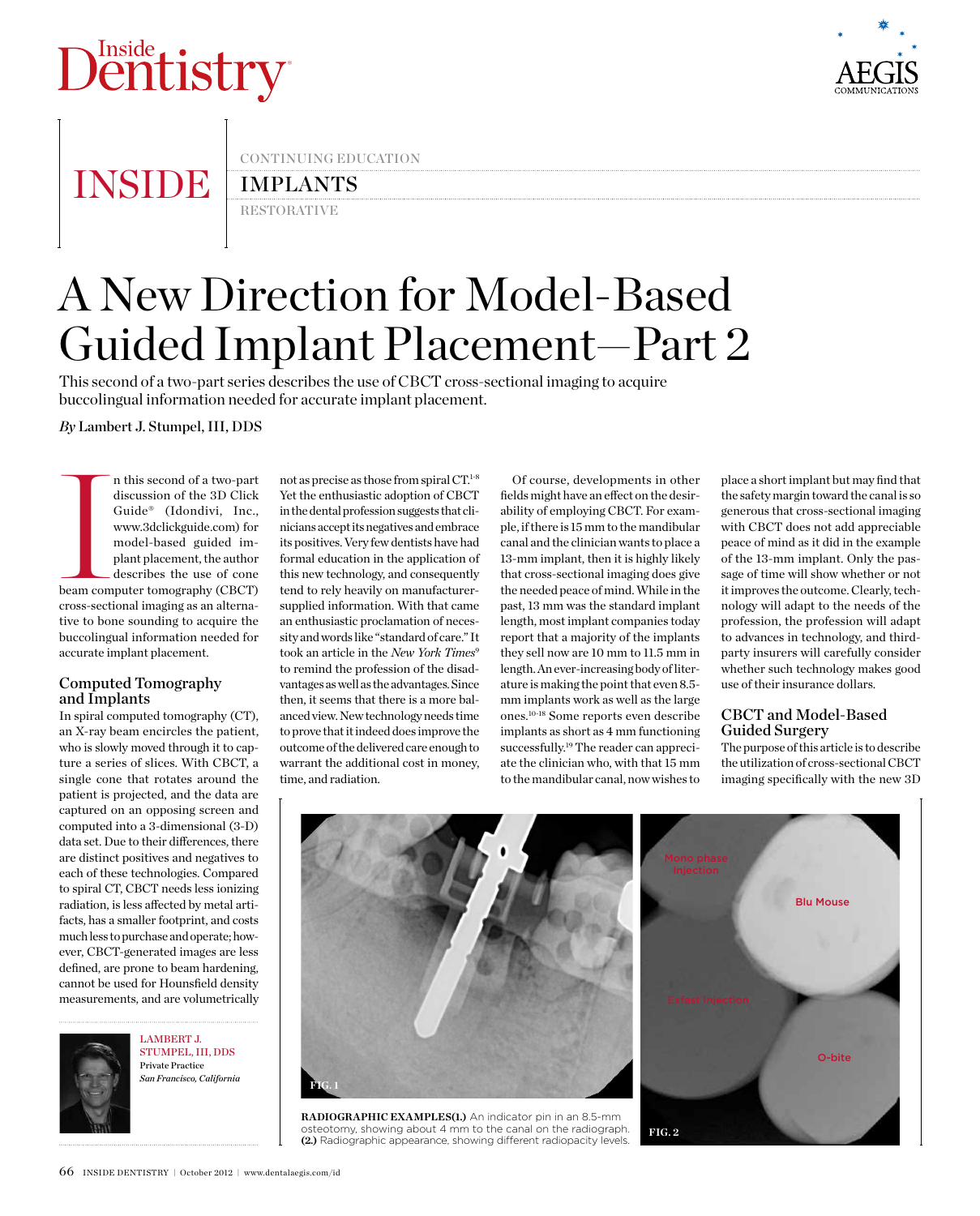# INSIDE | IMPLANTS

Click Guide, an economical, in-office, fully restrictive surgical guide. As was explained in Part 1 of this series, the 3D Click Guide is indicated for cases requiring one to two implants—ie, partially edentulous situations where the guide is supported by the remaining dentition; the clinical situation can be bounded by teeth or free ended.

When planning the placement of a dental implant, it is imperative to think about it as an object in space, as it requires consideration of the x, y, and z planes—the mesiodistal, buccolingual, and apico-coronal. The mesiodistal relationship of the coronal parts of the teeth is readily available from a dental cast. The mesiodistal information hidden from the eye can be derived from a conventional periapical radiograph. The apico-coronal information can also be derived from a periapical radiograph, but will need some help to be reliable enough to be used for measurements. The position of the top of the implant, the implant shoulder, is determined by the buccal margin of the gingiva. As current thinking put the shoulder 2 mm to 3 mm below this margin, no X-rays are needed here.

Determining the correct length of the implant depends on the philosophy of the treating dentist. Periapical images can easily be elongated or shortened. An instrument of known length, such as an indicator pin, can be placed in the intentionally short initial osteotomy when the radiograph is exposed (Figure 1). Because the deformation is uniform, a precise indication of length can be deduced. Again, if the plan is to use a short implant, less information is needed, and therefore there is less to image.

Next to discuss is the buccolingual plane. In part 1, bone sounding was explained as the technique of choice for 95% of the one- and two-implant cases treated by the author. The remaining 5% could not be treated based on bone sounding and periapical information alone, because there was not enough information to safely perform



**CLINICAL APPLICATION (3.)** Patient positioned in CBCT machine, with the full-arch VPS impression seated on maxillary arch. **(4.)** Partial Blu-Mousse VPS impression seated for CBCT study. **(5.)** Fabrication of a partial VPS impression on the master cast. Note that the denture tooth can be used to indicate the desired prosthetic outcome. Adding barium sulfate to acrylic will allow visualization on radiographs.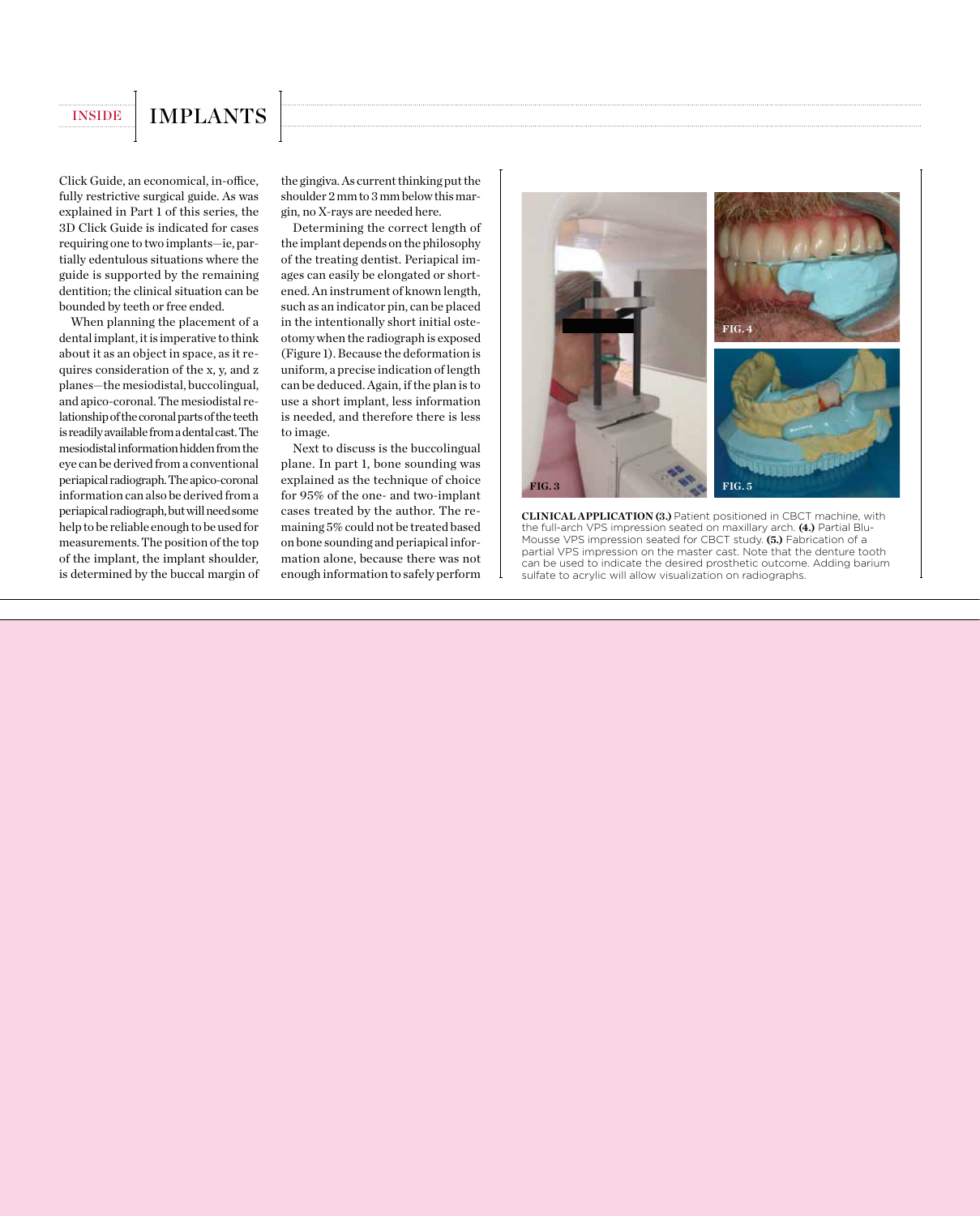# INSIDE | IMPLANTS

an osteotomy. In cases with advanced bone resorption, there is either not a sufficient amount of the bony crest available to impress—even with the previously described technique of overextended VPS impression, or the mandibular canal and the mental foramen are not visible on periapical X-rays even after taking a few from different angles. Taking a CBCT is the logical decision. The surgeon planning a simultaneous sinus lift who feels the need to acquire the information can take a CBCT. However, in consideration of the time, cost, and radiation involved, CBCT should be taken only when clearly necessary.<sup>20,21</sup>

A CBCT study shows hard tissues and the shadow of soft tissues as long as they are surrounded by hard tissue. The pulpal tissue of the teeth is not visible, but the outline of the pulp chamber is visible. The mandibular nerve is not visible, but the cortical bone surrounding it does appear on the CBCT, making it possible to deduce where the mandibular nerve is expected to be. The proposed visualization technique allows very strong contrast to create a negative, much like the justdiscussed image of the mandibular nerve. The concept is rather simple; VPS impression material can be radiopaque, but not all materials are radiopaque to the same extent, and some are not radiopaque at all (Figure 2). The patient wears a VPS impression during the CBCT exposure (Figure 3 and Figure 4). This can be the actual impression, or a dedicated impression made from a diagnostic cast (Figure 5). This simple technique shows a very distinct space, which is visible between the VPS material and the bone (Figure 6 and Figure 7). For the purpose of the 3D Click Guide fabrication, this space would otherwise be measured with the bone-sounding technique, as discussed in Part 1 of this series. Because the surface of the VPS impression visible in the CBCT image is exactly similar to the surface of the cast, the two can be exactly superimposed. Within the CBCT software, simple measurements can be made. Those measurements are made at the same locations as those used when bone sounding. Those measurements are then transferred to



**CBCT ACQUISITION (7.)** CBCT of the same area; the patient now wears a VPS impression, which shows clearly the space taken by soft tissue. In addition, the outline of the desired crown is related to the bone and soft tissue. **(8.)** A simple tracing on a plastic sheet positioned onto the computer screen of the cross-sectional CBCT image, which was set at 100% of the size. Surface matching allows precise repositioning. **(9.)** Visualization of the bone and soft tissue, but also the relationship with the maxillary sinus.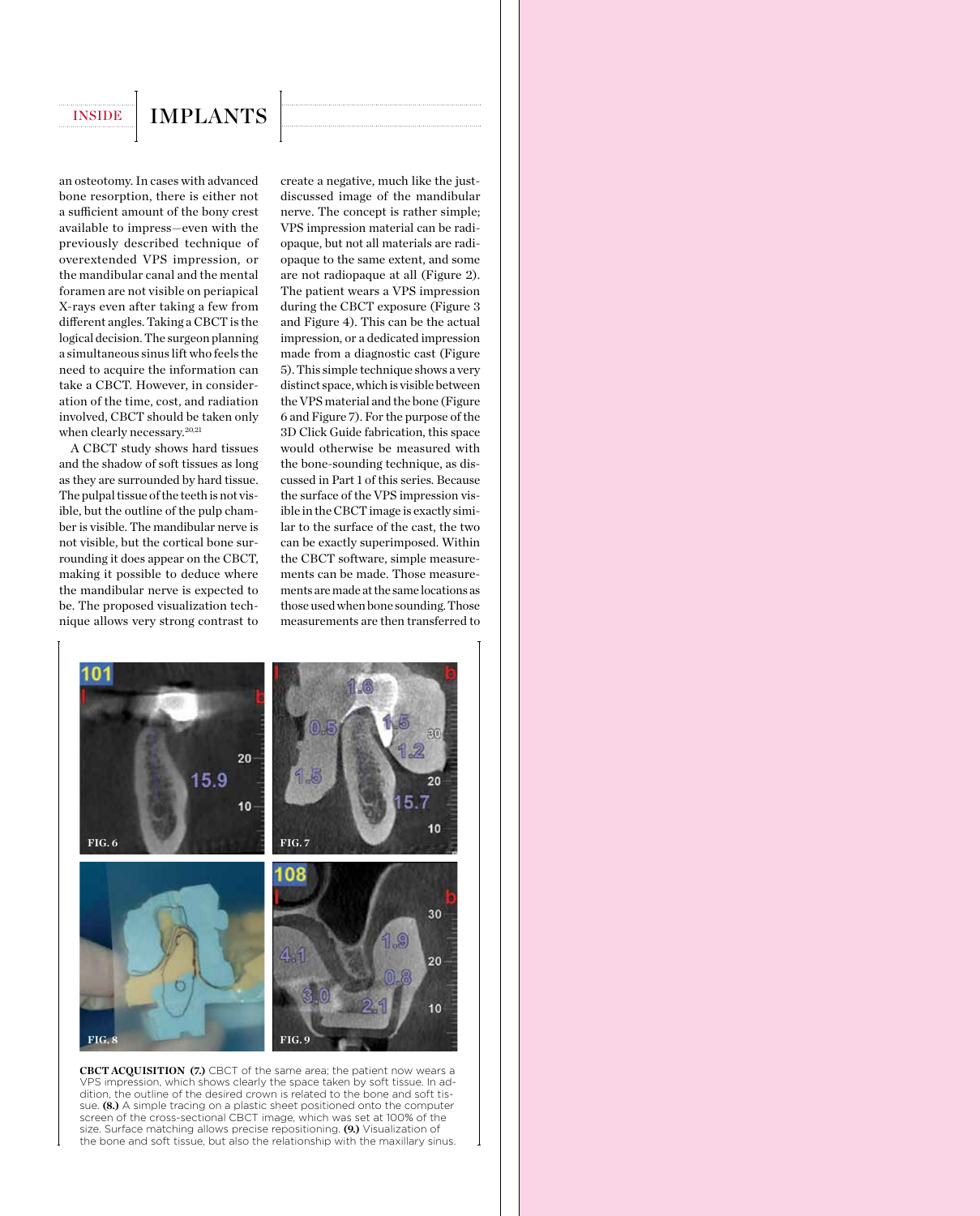

the cast. Additional information—eg, location of the mandibular canal—can be extrapolated and drawn as needed (Figure 8 and Figure 9).

### Clinical Case

An 80-year-old woman, who presented with a missing lower molar, requested an implant-supported replacement. Advanced periodontal bone loss at site No. 19 resulted in considerable resorption of the alveolar ridge after healing. Although simple bone sounding is the preferred data-gathering technique for the author, in this case, there was insufficient information available to safely perform an osteotomy. The decision was made to gather additional information with a CBCT study.

An intentionally overextended VPS impression was made by placing a stiff VPS putty material (ExaMix™, GC America, www.gcamerica.com) in a stock impression tray. The soft putty was covered with a plastic wrap (Saran Wrap, SC Johnson, www.saranbrands.com), and the impression was seated. Finger pressure was used to push the stiff putty against the soft tissue, thus compressing the soft tissue tightly against the bone. Upon setting, the impression was removed, and a small volume of freshly mixed putty was added to the area surrounding the edentulous site; it was covered with the plastic wrap, and the impression was reseated. Again, finger pressure was used to now overextend the impression even more. Once set, the impression was removed, the plastic wrap discarded, and the putty impression was loaded with injection-type VPS impression material (ExaMix). The tray was then reseated. A CBCT volume was taken while the injection VPS impression material was setting (Figure 10) to ensure that the impression was perfectly seated while also saving time. The impression was cast in a dedicated VPS casting material (Blu-Mousse®/Mach-2®/Mach-SLO™, Parkell, Inc., www.parkell.com). Since the casting material is similar to the impression material, a separating medium was first applied (Release Anti-Adhesive and Dry Lubricant, Cetylite Industries, www.cetylite.com). Alterna tively, one could cast the impression with dental stone. A base former with a builtin indexing system was used (Accu-trac® tray-system, Coltène, Inc., www.coltene. com) to allow reassembly of the cut cast. A dual-layer vacuformed carrier was created by simultaneously heating and

forming a 1-mm soft-guard material and 0.75-mm bondable material together (Essix® A+ and model duplication material, DENTSPLY Raintree Essix, www. essix.com). Alternative carriers can be thermoplastics (Tak Hydroplastic, www.taksystems.com) or even a stiff VPS bite-registration material.

The cast was sectioned 4 mm distal of tooth No. 20. The data from the corresponding cross-sectional cut were transferred to the cast. The ideal buccolingual axis was drawn onto the cast, based on a screw access hole in the central fossa of the future crown. A small hole was drilled at the desired location of the shoulder of the implant. The pin of the Bucco Lingual Positioner (BLP) was placed in the hole, and the central groove of the BLP was lined up with the drawn implant axis. A drop of fast-setting cyano-acrylate glue was applied to lock the BLP in place (Figure 11). The opposing part of the cast was adjusted and the cast was reassembled into the Accu-trac tray. At this point, the buccolingual axis and the top of the implant were irreversibly set, and the mesiodistal could be determined without the risk of making inadvertent changes in the buccolingual plane. The correction slot in the crossbar of the wing assembly fits snugly over the top of the BLP, allowing mesiodistal rotation and mesiodistal translation (Figure 12). Once the correct mesiodistal position was selected, the wings were irreversibly connected to the vacuformed carrier by means of ortho-acrylic (Orthoresin, DENTSPLY International, www. dentsply.com); then the cross-sectional bar was removed, allowing placement of a rotation block. The surgical guide was placed in the mouth and a periapical radiograph was exposed (Figure 13). Note that if the buccal and lingual wings overlap and appear to be one, the radiograph has been taken exactly perpendicular to the ridge, allowing a decision to be made because the image is of acceptable diagnostic quality. In this case, the trajectory was as desired, and the 0º rotation block was selected, as there was no need for rotation adjustments by means of the 3º or 7º rotation blocks (Figure 14). The surgical guide was sterilized in a cold sterilizing solution and the surgery was performed

per the manufacturer's drilling protocol. A 8.5-mm x 4.3-mm implant (NobelActive™ 4.3 x 10 mm, Nobel Biocare, www.nobelbiocare.com) was placed as planned (Figure 15).

### Conclusion

Three-dimensional implant placement is driven by an international peer-established knowledge base of criteria. The clinical execution in a freehand or limited guided manner is still highly dependent on individual operator skill. Fully restrictive surgical guides allow operators with less experience to place implants expertly, and they enable experienced clinicians to do so more expediently. Computer-generated surgical guides are less economical for smaller cases; hence the development of an economical dedicated analog surgical guide for one- and two-implant cases. 3D Click Guide is an in-office, modelbased surgical concept using data from bone sounding measurements or, if desired, CBCT.

*Disclosure*

Dr. Stumpel is the owner of Idondivi, Inc.



**CASE OUTCOME (10.)** Considerable resorption rendered bone sounding inadequate for this case; CBCT with soft tissue visualization was required. **(11.)** Tissue depths are measured in the CBCT software, transferred to the cast, and the remainder of the mandibular body is drawn in. The Bucco Lingual Positioner (BLP) is placed at the desired buccolingual position for the implant, but also at the desired position for the shoulder of the implant. **(12.)** The wing assembly can translate and rotate to establish the desired mesiodistal position in relation to the neighboring tooth, while maintaining the correct buccolingual position. **(13.)** The surgical guide is placed intraorally, snaps over the height of contour, and is very stable without the need to hold it in place as with most computer-generated guides. **(14.)** A periapical radiograph shows that the bucco and lingual RIRs overlap sufficiently to consider the image diagnostically adequate. The trajectory is as desired, so no rotational adjustment is needed; hence, a 0° (green) rotation block is selected. **(15.)** The osteotomy is developed with Universal Drill Guides (Idondivi, Inc.) and increasingly larger drills with full depth control. The implant is placed as planned with a guided implant carrier.